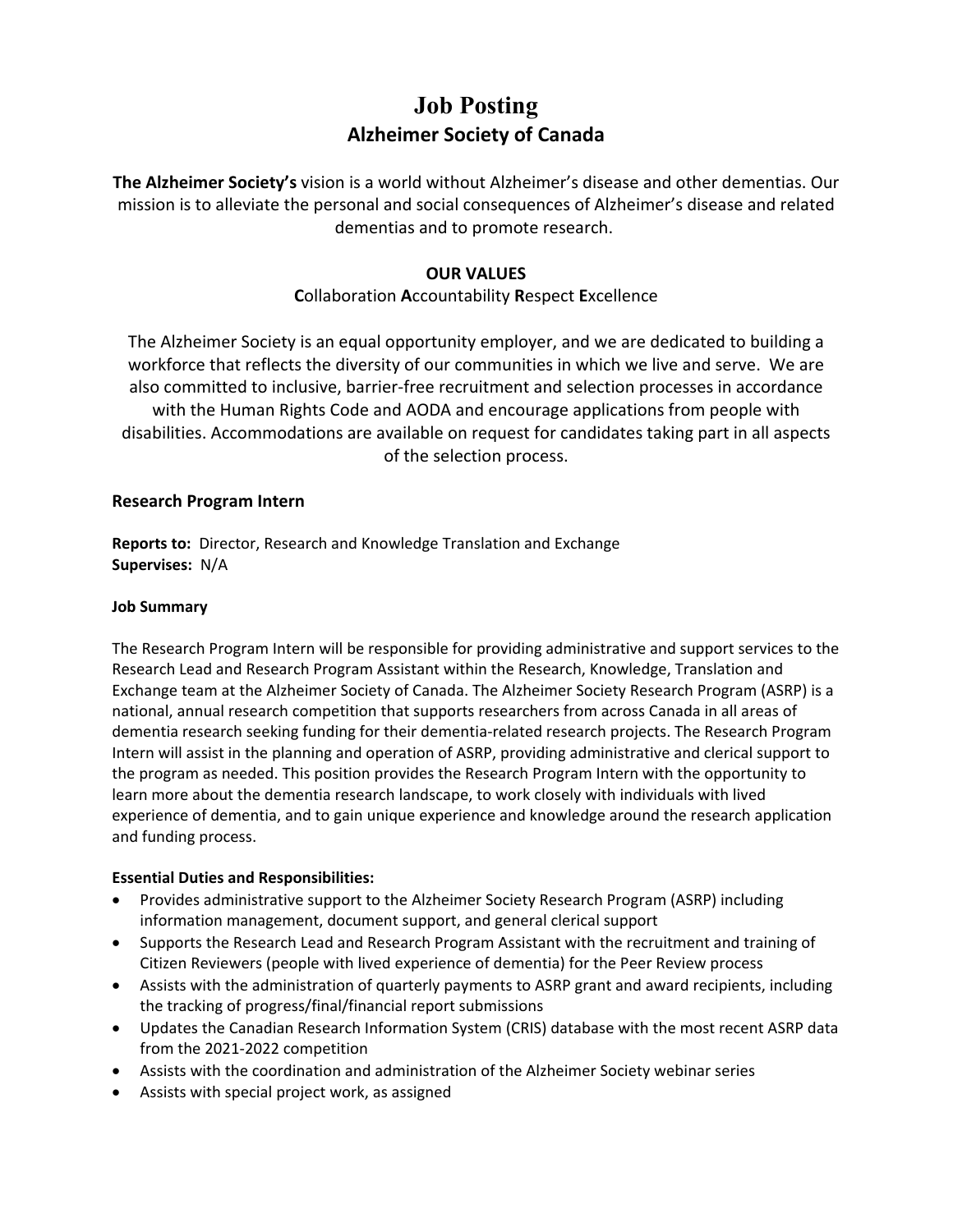# **Job Posting**

#### **Job Qualifications**

#### **Education:**

- Minimum first year university undergraduate
- An equivalent combination of education and experience will also be considered

#### **Experience:**

- Experience in an administrative support role where you ideally supported a team
- Previous experience working in a research-related environment or non-profit organization is an asset
- Lived experience with dementia care will be considered an asset

#### **Other Knowledge, Skills, Abilities or Certifications:**

- Excellent writing, editing skills, MSOffice skills (PowerPoint, Word, Excel, Outlook).
- Excellent verbal and written communication
- Strong organizational skills and attention to detail
- Ability to maintain confidential information
- Experience using JotForm, SurveyMonkey, DoodlePoll, and/or FluidReview is a strong asset
- Knowledge of Alzheimer disease and related dementias is an asset
- Written and verbal bilingualism (English/French) is an asset
- Successful candidates will be excited to join and excel in a collaborative, team-focused environment, with the keen ability to multi-task and be organized across all projects

### **2022 Canada Summer Jobs Eligibility Requirements:**

- Be between 15 and 30 years of age at the start of the employment
- Be a Canadian citizen, permanent resident, or person to whom refugee protection has been conferred under the Immigration and Refugee Protection Act for the duration of the employment\*; and,
- Have a valid Social Insurance Number at the start of employment and be legally entitled to work in Canada in accordance with relevant provincial or territorial legislation and regulations.

\*International Students are not eligible

#### **This contract role requires thirty-five (35) hours per week for eight (8) weeks.**

#### **Commitment to Equitable Recruitment**

The Alzheimer Society welcomes those who have demonstrated a commitment to upholding the values of equity and social justice and we encourage applications from members of groups that have been historically disadvantaged and marginalized, including First Nations, Metis and Inuit peoples, Indigenous peoples of North America, Black and persons of colour, persons with disabilities, people living with dementia, care partners and those who identify as LGBTQ2S+.

#### **COVID-19 Vaccination**

The Society requires that you be fully vaccinated for COVID-19, subject to any accommodation obligations you may have under human rights legislation.

**Please submit your resume and cover letter to:** [resumes@alzheimerssc.org](mailto:resumes@alzheimerssc.org) Please include the 'Job Title' in the subject line.